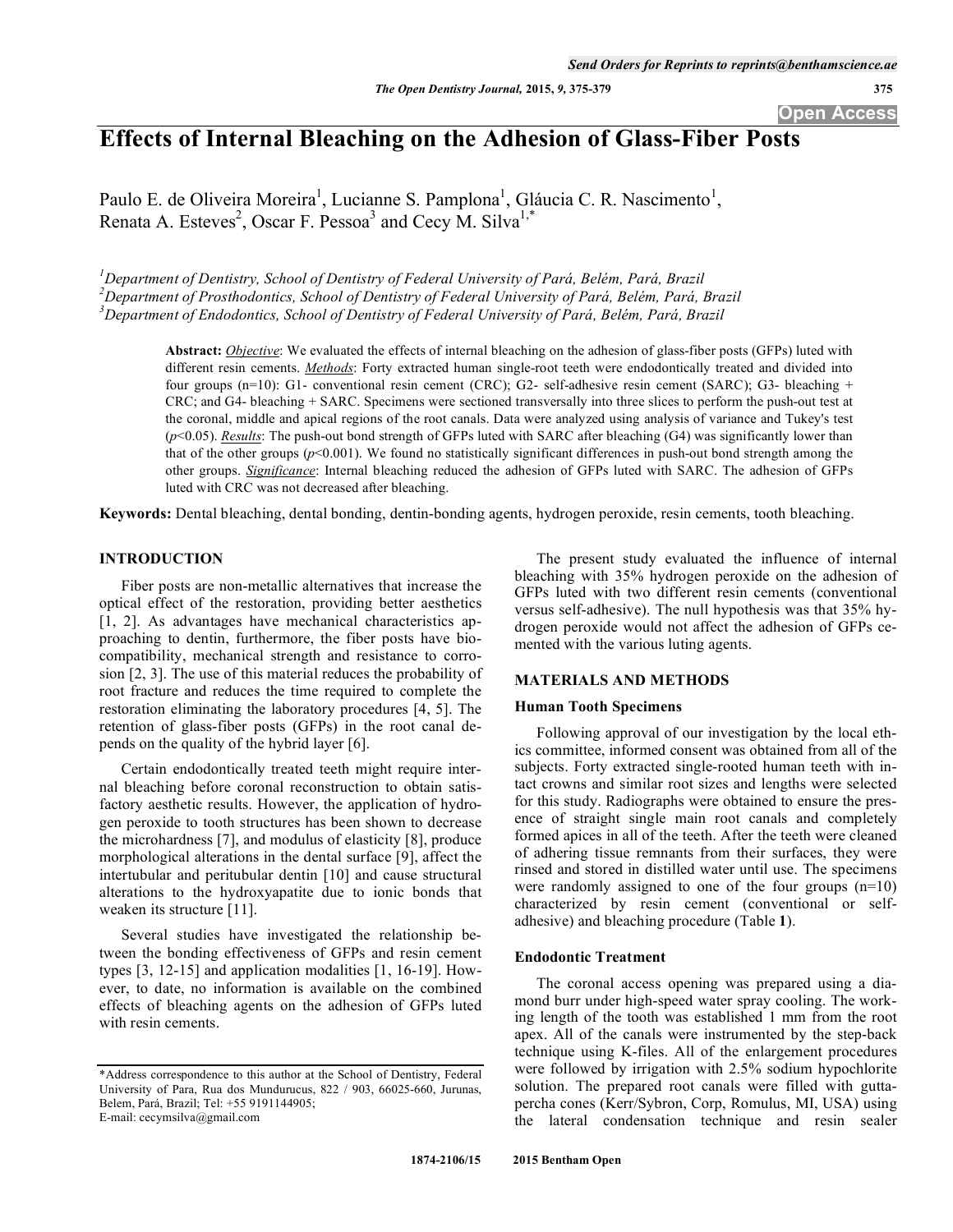| <b>Type</b>                                      | Group          | N  | <b>Luting Agent</b> | Manufacturer               |
|--------------------------------------------------|----------------|----|---------------------|----------------------------|
| Control                                          | G1             | 10 | RelyX ARC           | 3M, ESPE, St Paul, MN, USA |
| (Unbleached teeth – immersed in distilled water) | G <sub>2</sub> | 10 | RelyX Unicem        | 3M, ESPE, St Paul, MN, USA |
| Experimental                                     | G <sub>3</sub> | 10 | RelyX ARC           | 3M, ESPE, St Paul, MN, USA |
| "Walking bleach"<br>(35% hydrogen peroxide)      | G4             | 10 | RelyX Unicem        | 3M, ESPE, St Paul, MN, USA |

**Table 1. Distribution of the groups according to treatment received before bonding and luting agent tested.** 

**Table 2. Luting agents used and their application modes according to the manufacturer's instructions.** 

| <b>Luting Agent</b>                                                   | <b>Application Mode</b>                                                                                                                                                                                                                                                                                                                                                                                                                                                                        |
|-----------------------------------------------------------------------|------------------------------------------------------------------------------------------------------------------------------------------------------------------------------------------------------------------------------------------------------------------------------------------------------------------------------------------------------------------------------------------------------------------------------------------------------------------------------------------------|
| Scotchbond Multipurpose +<br>RelyX ARC<br>(Conventional resin cement) | Apply 35% phosphoric acid for 15 s; rinse with water for 15 s, followed by air drying for 2 s; remove excess moisture<br>with paper points; apply activator of the adhesive system in the canal and then apply the primer; apply the catalyst;<br>mix the cement for 10 s; apply cement in and around the canal; place a thin layer of mixed cement on the post and seat<br>the post; remove the excess while holding the post in place; light-polymerize for 40 s from the occlusal direction |
| RelyX Unicem<br>(Self-adhesive resin cement)                          | Irrigate the canals with distilled water; remove excess with paper points; mix the cement for 20 s; apply cement in and<br>around the canal; place a thin layer of mixed cement on the post and seat the post; remove the excess cement while<br>holding the post in place; light-polymerize for 20 s from the occlusal direction                                                                                                                                                              |

(Sealer-26, Dentsply Ind. Com. Ltda, Petrópolis, RJ, Brazil). Gutta-percha excess was removed 2 mm below the cementoenamel junction (CEJ) after obturation was completed.

# **Bleaching Procedure**

The bleached teeth received 2-mm-thick cervical seals of glass ionomer cement (Vitro Fil, DFL, Rio de Janeiro, RJ, Brazil) at the CEJ. The teeth were stored at 37°C for 45m to ensure the complete setting of the glass ionomer cement. The "walking bleach" technique was performed. A 35% hydrogen peroxide gel (Whiteness HP, FGM, Joinville, SC, Brazil) was applied to the buccal surface and in the pulp chamber. A tiny cotton pellet was placed into the gel and the teeth were sealed with provisional restorations. This procedure was repeated three times with a five-day bleaching interval. Between sessions, the teeth were stored in 100% relative humidity at 37°C. After the bleaching treatment, we applied a cotton pellet with a calcium hydroxide powder paste and distilled water into the pulp chamber; the pulp chamber was then temporarily sealed. The teeth were stored in distilled water at 37°C for 14d [20, 21].

The crowns were removed using a low-speed diamond disc under water cooling. Each root canal was enlarged with a low-speed drill provided by the manufacturer of the post system (White Post DC, size 2, FGM, Joinville, SC, Brazil). The post space preparation was 8-mm deep, leaving at least 4-mm of gutta-percha inside the canal to guarantee an apical seal. The posts were cleaned with 70% alcohol and received a layer of silane (3M ESPE); the excess silane was removed with compressed air applied for 5s. The GFPs were cemented according to the guidelines of the manufacturer of the resin cement (Table **2**). After cementation, the roots were maintained in 100% relative humidity at 37°C for 24h before testing.

# **Push-out Bond Strength Test**

The post of each root containing the fiber post was sectioned transversally into three slices with a water-cooled lowspeed diamond saw (Micromet, Remet, Bologna, Italy); the first section was made 1-mm away from the CEJ. Each slice was approximately 2.5-mm thick. The first slice represented the coronal region, the second slice the middle region and the third slice the apical region of the post space preparation.

Each post was carried with a cylindrical plunger (2-mm diameter) connected to a universal testing machine (DL 2000, Emic, São José dos Pinhais, São Paulo, Brazil). The plunger tip was sized and positioned such that it was in contact with only the fiber post. A load was applied on the apical aspect of the root slice in the apical-coronal direction. The load was applied at a speed of 0.5 mm/min until failure, defined as the extrusion of the post segment from the root slice [22, 23].

The maximum failure load was recorded in newtons (N) and converted into megapascals (MPa) by dividing the applied load by the bonded area (SL). The bonded area represents the lateral surface of a truncated cone and was therefore calculated with the following formula:  $SL = \pi(R+r)$  $(h2+[R-r]2)0.5$ , where  $\pi=3.14$ , R=coronal post radius, r =apical post radius, and h =root slice thickness.

# **Statistical Analysis**

Statistical analyses of the data were performed using a statistical software package (SPSS, version 16.0, SPSS Corp., Chicago, IL, USA). The Shapiro-Wilk and Levene tests were used to verify normality and homogeneity. Analysis of Variance (ANOVA) was used to analyze the data, followed by Tukey's multiple comparison test. For all analyses, the level of significance was 5%.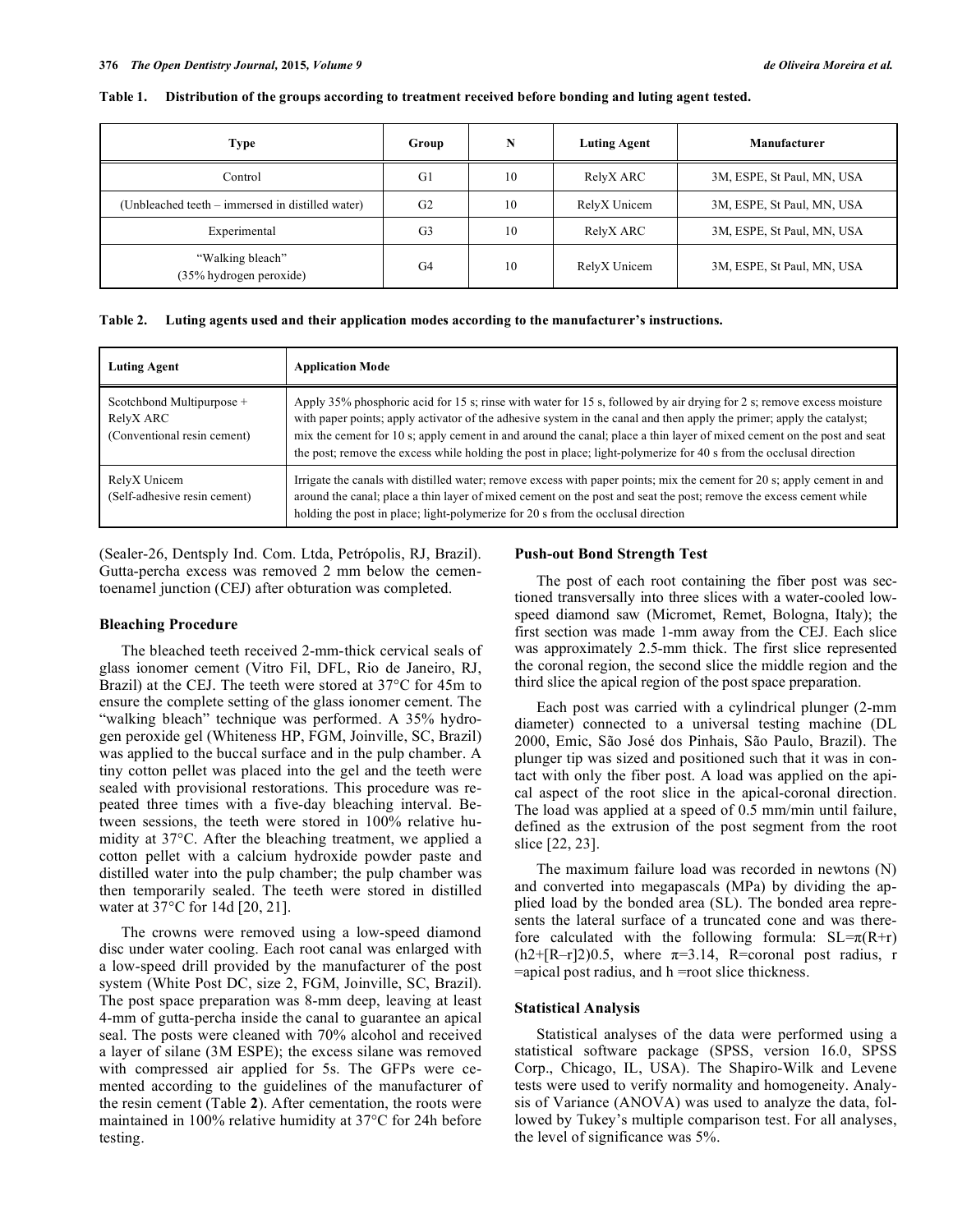|                | Region                       |                |                      |                |                       |                 |  |  |  |
|----------------|------------------------------|----------------|----------------------|----------------|-----------------------|-----------------|--|--|--|
| Group          | Cervical                     |                |                      | Middle         | Apical                |                 |  |  |  |
|                | $\chi \left( \pm SD \right)$ | CI 95%         | $\chi \pm SD$        | CI 95%         | $\chi \pm SD$         | CI 95%          |  |  |  |
| G <sub>1</sub> | 17.33 $(5.31)^{A, a}$        | $6.71 - 27.95$ | 9.8 $(3.39)^{A, b}$  | $3.02 - 16.58$ | 5.47 $(4.07)^{A, b}$  | $-2.67 - 13.61$ |  |  |  |
| G <sub>2</sub> | 11.65 $(5.08)^{A, a}$        | $1.49 - 21.81$ | $8.97(3.25)^{A, a}$  | $2.47 - 15.47$ | 12.40 $(4.80)^{B, a}$ | $2.80 - 22.00$  |  |  |  |
| G <sub>3</sub> | 11.43 $(3.68)^{A, a}$        | $4.07 - 18.79$ | $8.69(2.73)^{A, a}$  | $3.23 - 14.15$ | 9.24 $(3.12)^{A,B,a}$ | $3.00 - 15.48$  |  |  |  |
| G <sub>4</sub> | 5.43 $(1.80)^{B, a}$         | $1.83 - 9.03$  | 4.27 $(1.46)^{B, a}$ | $1.35 - 7.19$  | 5.33 $(2.24)^{A, a}$  | $0.85 - 9.81$   |  |  |  |

**Table 3. Push-out bond strength in megapascals (MPa) (Mean, SD and CI 95%) for the groups evaluated in different regions.** 

Note: Different superscript case letters indicate statistically significant differences within columns, and different lower letters indicate significant differences within rows ( $p \le 0.05$ ) by Tukey test for multiple comparisons.

### **RESULTS**

The descriptive statistics for the push-out bond strength and the results of Tukey test for multiple comparisons between groups are presented in Table **3**. The push-out bond strength of GFPs luted with self-adhesive cement after bleaching (G4) was significantly lower than that of the other groups in the cervical and middle slices  $(p<0.001)$ . The location within the root region appeared to influence bond strength, as significant differences were observed in the conventional cement group (G1) between the cervical and middle slices  $(p<0.001)$  and between the cervical and apical slices  $(p<0.001)$ . In this group, the cervical slices had greater push-out bond strength. We found no statistically significant differences in bond strength between the root regions of the other groups  $(p>0.05)$ .

#### **DISCUSSION**

To our knowledge, this was the first study to assess the impact of internal bleaching on the push-out bond strength of GFPs luted with two types of resin luting agent. The null hypothesis was partially rejected because GFPs luted with self-adhesive resin cement had the lowest push-out bond strength values.

This result could be due to alterations in the organic substance of dentin after bleaching. The residual oxygen from the bleaching agent might interfere with resin attachment and inhibit resin polymerization, thus increasing the porosity of the resin material and producing poorly formed and undefined interfaces [24]. Hydrogen peroxide was also shown to oxidize organic dentin compounds and modify their mineral components [25]. Hydrogen peroxide generates free radicals that combine with hydroxyapatite and produce a structure known as apatite peroxide that degrades calcium and phosphate, the two primary mineral components of dental hydroxyapatite [26].

Some studies have reported that bleaching results in the removal of calcium, phosphate and other ions from dental structures [27-30]. During the bonding process of selfadhesive resin cement, the calcium present in the dentin hydroxyapatite acts as an electron acceptor, promoting chemical union between the acidic resin monomers and the hard dental tissues [31]. The calcium ions are responsible for the neutralization of the phosphoric acidic components. Therefore, greater losses of calcium ions probably result in greater amounts of unreacted monomers and therefore in the higher sorption and greater solubility of the self-adhesive resin cement. Sorption and solubility can influence the strength of the resin cement [32]. Moreover, the self-adhesive cement had higher hydrophilicity than more hydrophobic conventional composite cements [33].

Bleaching procedures have been shown to increase metalloproteinase-mediated collagen degradation in dentin [34]. Metalloproteinases (MMPs) produce collagen degradation at the dentin-resin bonded interfaces, jeopardizing the efficacy of bonded restorations [34]. In addition, dentin demineralization by acidic monomers could release sequestered growth factors that could then diffuse through the dentinal tubules along with unpolymerized acidic monomers, stimulating the expression of MMP by odontoblasts [35] and possibly contributing to bond degradation [31]. These related adverse effects, the relatively high viscosity of self-adhesive resin cement and the low demineralizing capacity of the cement contribute to low monomer infiltration into dentin, thus reducing micromechanical retention [36]

In contrast, we found no significant decrease in the pushout bond strength of GFPs luted with conventional resin cement after bleaching [37, 38]. These results could be explained by differences in the compositions of the luting agents. These luting agents had distinct viscosities and different bonding mechanisms [39]. For example, the Scotchbond Multipurpose is an alcohol-based adhesive, and studies have concluded that alcohol-based adhesives could increase the bond strength for bleached teeth [38, 39]. Alcohol-based dental bonding agents can also reduce or eliminate the detrimental effects of residual oxygen on the bonding process. The high volatility, the solvent and hydrophobic nature of these bonding agents and the rapid evaporation of the agents into the environment facilitates the removal of residual oxygen from the tubules, thus contributing to increased bond strength between the adhesive composite and the teeth [37].

Despite the fact that the teeth were unbleached, our results are in agreement with those of previous studies that reported that self-adhesive cement and conventional resin cement had similar push-out bond strengths [12, 14, 16]. However, the push-out bond strength values obtained for resin cements in the literature have been quite controversial. Some studies have found that self-adhesive resin cement has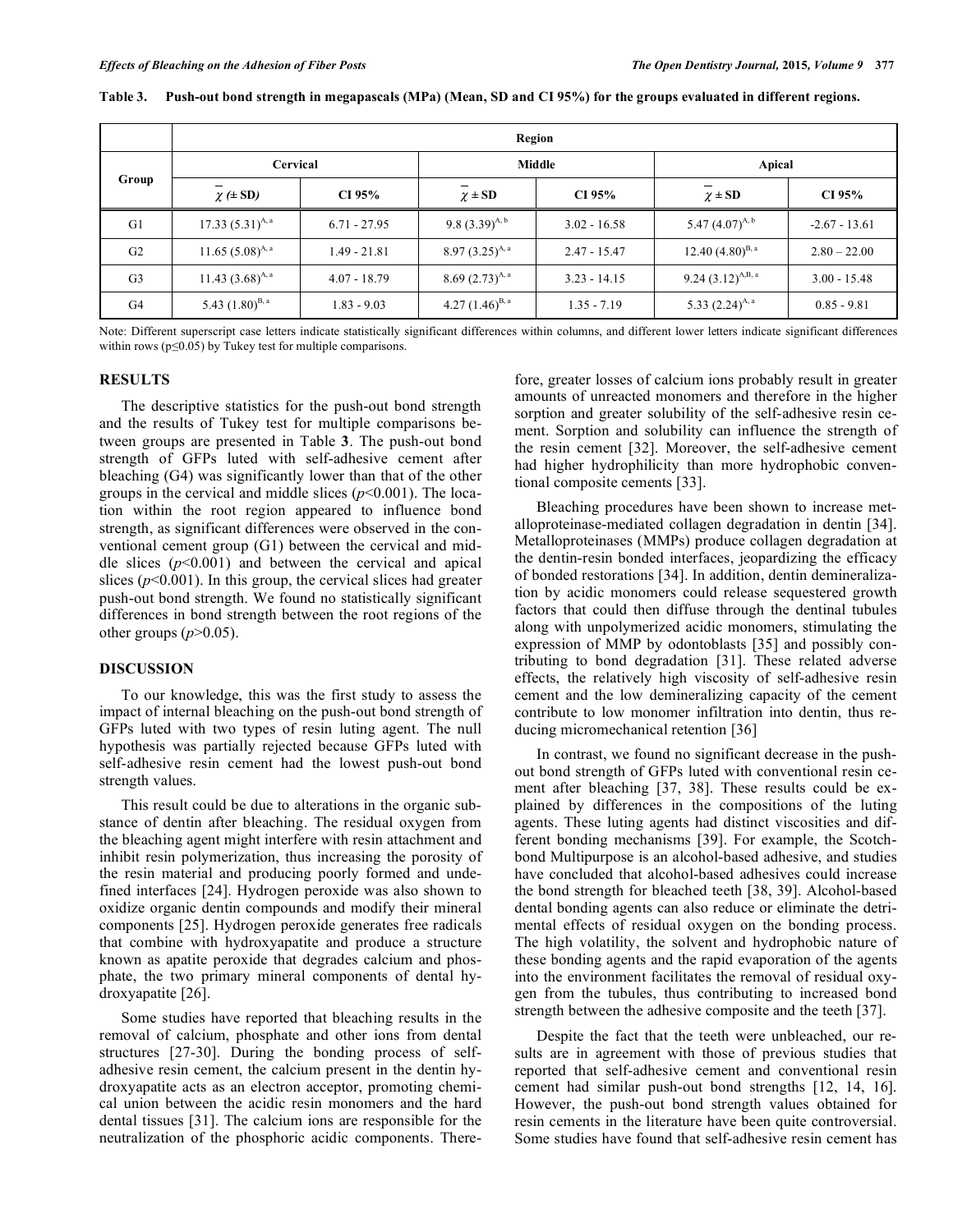greater push-out bond strengths than other types of resin cements [15, 19, 13]. Other investigations have reported greater bond strength for conventional resin cements [17, 18, 30]. One possible explanation for these results is the different protocols and variables adopted in other investigations. In addition, the size and shape of the root canals and the texture and properties of the inner surfaces of the root canals may have differed among the teeth used [38]. This variability, however, also occurs in clinical situations [38].

Significant differences in push-out bond strength were observed between the root sections only for GFPs cemented with conventional cement in unbleached teeth; coronal sections, in particular, demonstrated greater bond strength. This observation might be due to the fact that this adhesive requires more complex procedures, resulting in compromised moisture control in the apical third [4]. Some studies have demonstrated that the bond strengths of conventional resin cements in root canals are greater in cervical areas and lower toward the apical third [1, 4, 13, 29,]. However, no differences were found between the slices in the other groups.

The preliminary findings of this *in vitro* report could be confirmed with *in situ* evaluations.

## **CONCLUSION**

Internal bleaching with 35% hydrogen peroxide reduced the adhesion of GFPs luted with self-adhering resin cement. The adhesion of GFPs luted with conventional resin cement was not decreased after bleaching.

### **CONFLICT OF INTEREST**

The authors confirm that this article content has no conflict of interest.

#### **ACKNOWLEDGEMENTS**

Declared none.

#### **REFERENCES**

- [1] Beriat NC, Ertan AA, Yilmaz Z, Gulay G, Sahin C. Effects of different luting cements and light curing units on the sealing ability and bond strength of fiber posts. Dent Mater J 2012; 31: 575-82.
- [2] Demiryurek EO, Kulunk S, Sarac D, Yuksel G, Bulucu B. Effect of different surface treatments on the push-out bond strength of fiber post to root canal dentin. Oral Surg Oral Med Oral Pathol Oral Radiol Endodontol 2009; 108: 74-80.
- [3] Perdigão J, Geraldeli S, Lee IK. Push-out bond strengths of toothcolored posts bonded with different adhesive systems. Am J Dent 2004; 17: 422-6.
- [4] Calixto LR, Bandéca MC, Clavijo V, Andrade MF, Vaz LG, Campos EA. Effect of resin cement system and root region on the pushout bond strength of a translucent fiber post. Oper Dent 2012; 37: 80-6.
- [5] Borges MG, Faria-e-Silva AL, Santos-Filho PCF, Silva FP, Martins LRM, Menezes MS. Does the moment of fiber post cutting influence on the retention to root dentin? Braz Dent J 2015; 26 [Epub ahead of print]
- [6] Faria-e-Silva Al, Mendonça AA, Garcez RM, Oliveira AS, Moreira AG, Moraes RR. Adhesion strategy and early bond strengths of glass-fiber post luted into root canals. Braz Oral Res 2012; 26: 485- 7.
- [7] Oliveira DP, Teixeira ECN, Ferraz CCR, Teixeira FB. Effect of intracoronal bleaching agents on dentin microhardness. J Endod 2007; 33: 460-2.
- [8] Chng HK, Yap AUJ, Wattanapayungkul P, Sim CPC. Effect of traditional and alternative intracoronal bleaching agents on microhardness of human dentine. J Oral Rehab 2004; 31: 811-6.
- [9] Sulieman M, Mcdonald E, Rees JS. A safety study *in vitro* for the effects of an *in-office* bleaching system on the integrity of enamel and dentine. J Dent 2004; 32: 581-90.
- [10] Kawamoto K, Tsujimoto Y. Effects of the hydroxyl radical and hydrogen peroxide on tooth bleaching. J Endod 2004; 30: 45-50.
- [11] Attin T, Muller T, Patyk A, Lennon AM. Influence of different bleaching systems on fracture toughness and hardness of enamel. Oper Dent 2004; 29: 188-95.
- [12] Cantoro A, Goracci C, Vichi A, Mazzoni A, Fadda GM, Ferrari M. Retentive strength and sealing ability of new self-adhesive resin cements in fiber post luting. Dent Mater 2011; 27: 197-204.
- [13] Soares CJ, Pereira JC, Valdivia ADCM, Novais VR, Meneses MS. Influence of resin cement and post configuration on bond strength to root dentine. Int Endod J 2012; 45: 136-45.
- [14] Dimitrouli M, Geurtsen W, Lührs A-K. Comparison of the pushout strength of two fiber post systems dependent on different types of resin cements. Clin Oral Invest 2012; 16: 899-908.
- [15] Kahnamouei M-A, Mohammad N, Navimipour E-J, Shakerifar M. Push-out bond strength of quartz fiber posts to root canal detin using total-etch and self-adhesive resin cements. Med Oral Patol Oral Cir Bucal 2012; 17: 337-44.
- [16] Gomes GM, Gomes OMM, Reis A, Gomes JC, Loguercio AD, Calixto AL. Effect of operator experience on the outcome of fiber post cementation with different resin cements. Oper Dent 2012; 38: 555-64.
- [17] Özcan E, Çetin AR, Çapar ID, Tunçdemir AL, Aydinbelge HA. Influence of eugenol on the push-out bond strengths of fiber posts cemented with different types of resin luting agents. Odontology 2013; 101: 204-49.
- [18] Özcan E, Çetin AR, Tunçdemir AR, Ülker M. The effect of luting cement thicknesses on the push-out bond strength of fiber post. Acta Odontol Scand 2013; 71: 703-9.
- [19] Lee B-S, Lin Y-C, Chen S-F, Chen S-Y, Cahng C-C. Influence of calcium hydroxide dressing and acid etching on the push-out bond strengths of three luting resins to root canal dentin. Clin Oral Invest 2013 [Epub ahead of print].
- [20] Martins JD, Bastos LC, Gaglianone LA, Azevedo JFGD, Bezerra RB, Morais PMR. Different alternatives to teeth whitening darkened treated endodontically. J Med Biol Sci 2009; 8: 213-8.
- [21] Oliveira DP, Gomes BP, Zaia AA, Souza-filhoFJ, Ferraz CC. *In vitro* assessment of a gel base containing 2 % chlorhexidine as a sodium perborate's vehicle for intracoronal bleaching of discolored teeth. J Endod 2006; 32: 672-4.
- [22] Borges MG, Faria-e-Silva AL, Santos-Filho PCF, Silva FP, Martins LRM, Menezes MS. Does the moment of fiber post cutting influence on the retention to root dentin? Braz Dent J 2015; 26: 141-5.
- [23] Costa CL, Xavier OS, Filho SHR, Bond strenght on root dentin in fiber post cementation. Rev Braz Odontol 2009; 66: 117-21.
- [24] Uysal T, Er O, Sagsen B, Ustdal A, Akdogan G. Can intracoronally bleached teeth be bonded safely? Am J Orthod Dent Orthop 2009; 136: 689-94.
- [25] Ubaldini ALM, Baesso ML, Neto MA, Sato F, Bento AC, Pascotto RC. Hydrogen peroxide diffusion dynamics in dental tissues. J Dent Res 2013; 92: 661-5.
- [26] Zhao H, Li X, Wang J, Qu S, Weng J, Zhang X. Characterization of peroxide ions in hydroxyapatite lattice. J Biomed Mater Res 2000; 52: 157-63.
- [27] Attin T, Schmidlin PR, Wegehaupt F, Wiegand A. Influence of study design on the impact of bleaching agents on dental enamel microhardness: A review. Dent Mater 2009; 25: 143-57.
- [28] Goldberg M, Grootvelt M, Lynch E. Undesirable and adverse effects of tooth-whitening products: A review. Clin Oral Invest 2010; 14: 1-10.
- [29] Lehmann N, Debret R, Romeas A, *et al*. Self-etching increases matrix metalloproteinase expression in the dentin-pulp complex. J Dent Res 2009; 88: 77-82.
- [30] Faria-e-Silva AL, Menezes MS, Silva FP, Reis GR, Moraes RR. Intra-radicular dentin treatments and retention of fiber posts with self-adhesive resin cements. Braz Oral Res 2013; 27: 14-9.
- [31] Stape THS, Menezes MS, Barreto BCF, Aguiar FHB, Martins LR, Quagliatto PS. Influence of matrix metalloproteinase synthetic inhibitors on dentin microtensile strength of resin cement. Oper Dent 2012; 37: 386-96.